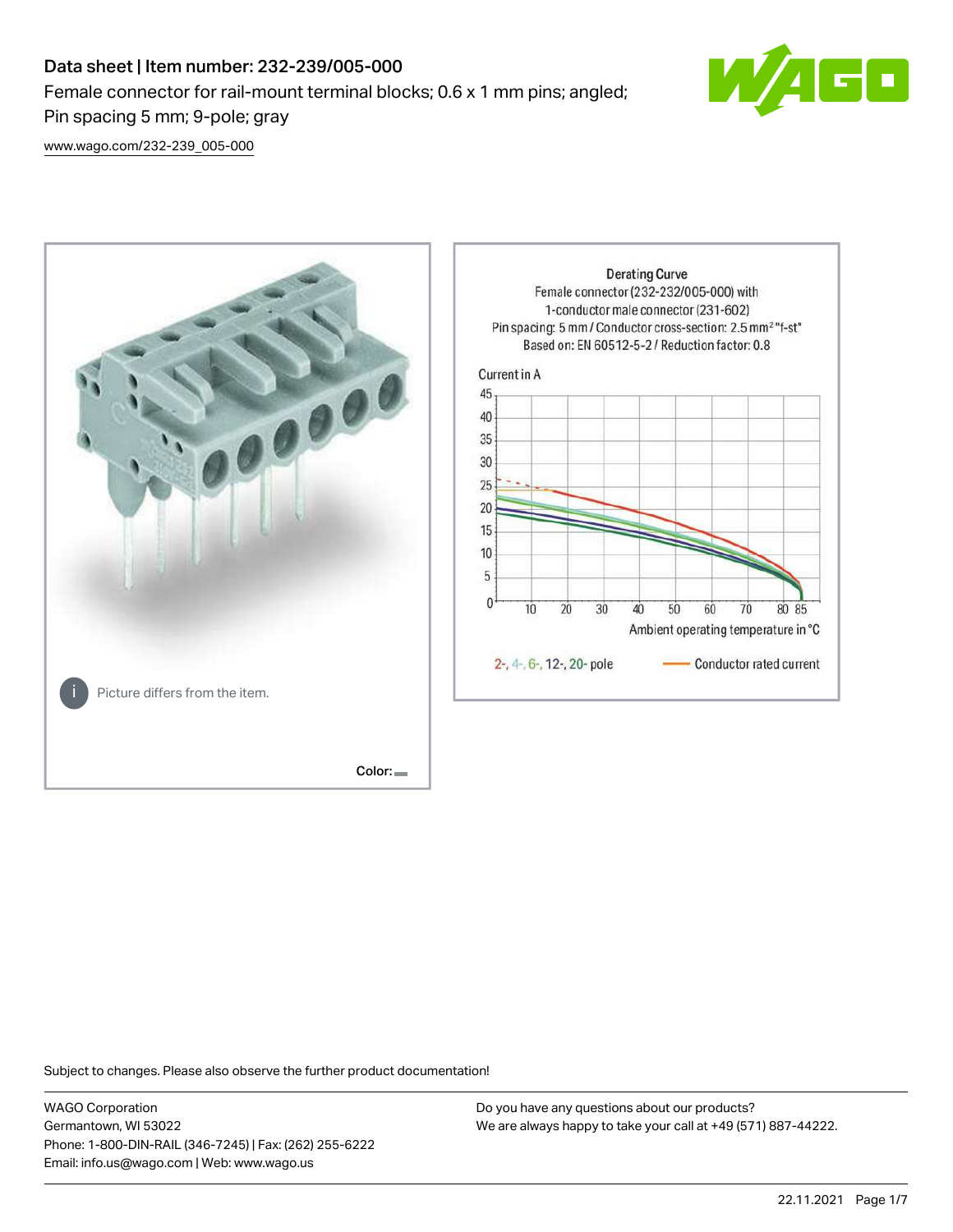

Dimensions in mm

 $L =$  (pole no. x pin spacing) + 1.5 mm

2- to 3-pole female connectors – one latch only

#### Item description

- $\blacksquare$  Pluggable connectors for rail-mount terminal blocks equipped with CAGE CLAMP $^\circ$  connection
- Female connectors with long contact pins connect to the termination ports of 280 Series Rail-Mount Terminal Blocks
- $\blacksquare$ Female connectors are touch-proof when unmated, providing a pluggable, live output
- $\blacksquare$ With coding fingers

Subject to changes. Please also observe the further product documentation! Data

WAGO Corporation Germantown, WI 53022 Phone: 1-800-DIN-RAIL (346-7245) | Fax: (262) 255-6222 Email: info.us@wago.com | Web: www.wago.us

Do you have any questions about our products? We are always happy to take your call at +49 (571) 887-44222.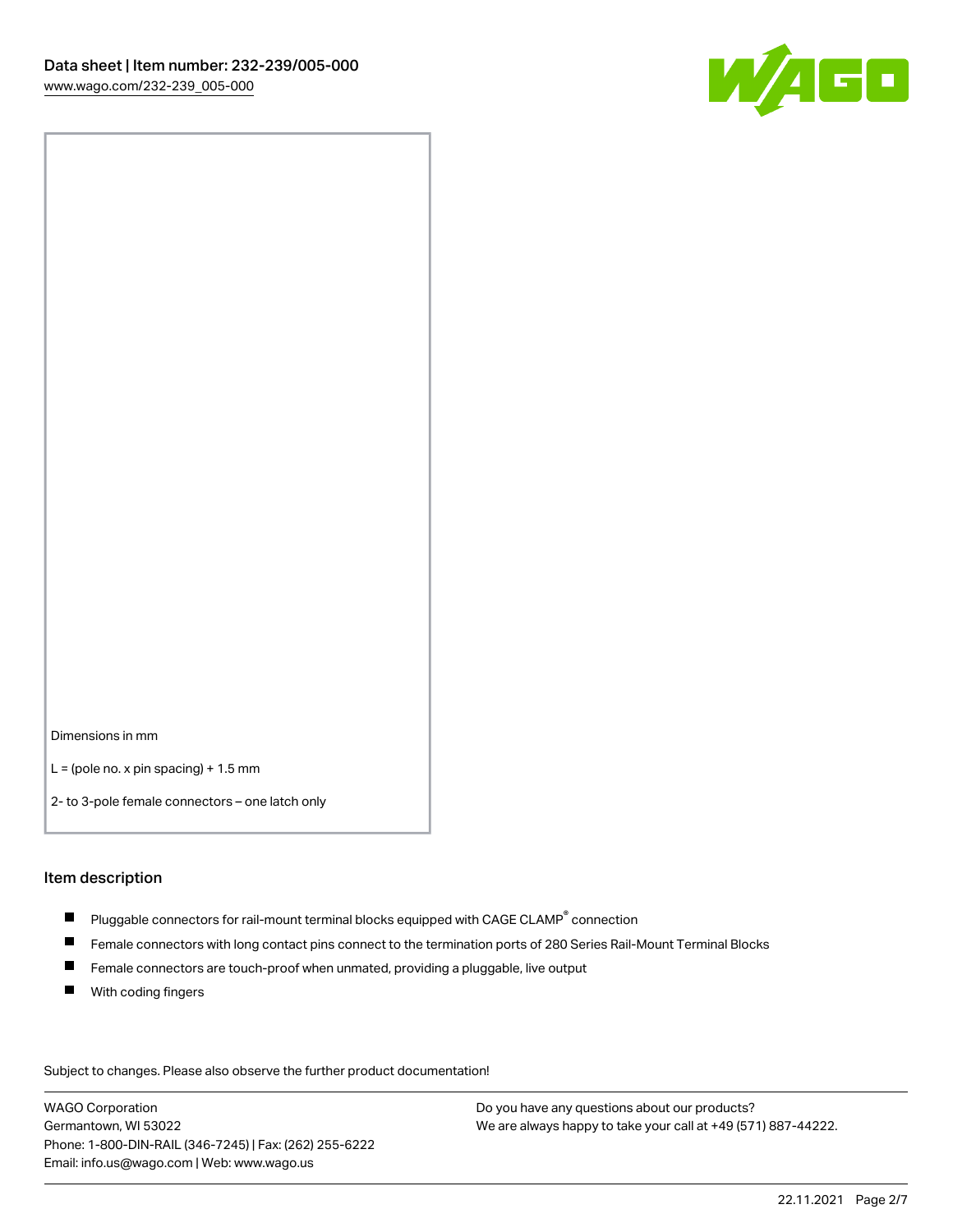

# Data Notes

| Safety information 1 | The <i>MCS – MULTI CONNECTION SYSTEM</i> includes connectors<br>without breaking capacity in accordance with DIN EN 61984. When<br>used as intended, these connectors must not be connected<br>/disconnected when live or under load. The circuit design should<br>ensure header pins, which can be touched, are not live when<br>unmated. |
|----------------------|--------------------------------------------------------------------------------------------------------------------------------------------------------------------------------------------------------------------------------------------------------------------------------------------------------------------------------------------|
| Variants:            | Other pole numbers<br>Other versions (or variants) can be requested from WAGO Sales or<br>configured at https://configurator.wago.com/                                                                                                                                                                                                     |

### Electrical data

# IEC Approvals

| Ratings per                 | IEC/EN 60664-1                                                        |
|-----------------------------|-----------------------------------------------------------------------|
| Rated voltage (III / 3)     | 320 V                                                                 |
| Rated surge voltage (III/3) | 4 <sub>k</sub> V                                                      |
| Rated voltage (III/2)       | 320 V                                                                 |
| Rated surge voltage (III/2) | 4 <sub>k</sub> V                                                      |
| Nominal voltage (II/2)      | 630 V                                                                 |
| Rated surge voltage (II/2)  | 4 <sub>k</sub> V                                                      |
| Rated current               | 12A                                                                   |
| Legend (ratings)            | $(III / 2)$ $\triangle$ Overvoltage category III / Pollution degree 2 |

### UL Approvals

| Approvals per                  | UL 1059 |
|--------------------------------|---------|
| Rated voltage UL (Use Group B) | 300 V   |
| Rated current UL (Use Group B) | 15 A    |
| Rated voltage UL (Use Group D) | 300 V   |
| Rated current UL (Use Group D) | 10 A    |

# Ratings per UL

| Rated voltage UL 1977 | 300 V |
|-----------------------|-------|
| Rated current UL 1977 |       |

### CSA Approvals

Approvals per CSA

| <b>WAGO Corporation</b>                                | Do you have any questions about our products?                 |
|--------------------------------------------------------|---------------------------------------------------------------|
| Germantown, WI 53022                                   | We are always happy to take your call at +49 (571) 887-44222. |
| Phone: 1-800-DIN-RAIL (346-7245)   Fax: (262) 255-6222 |                                                               |
| Email: info.us@wago.com   Web: www.wago.us             |                                                               |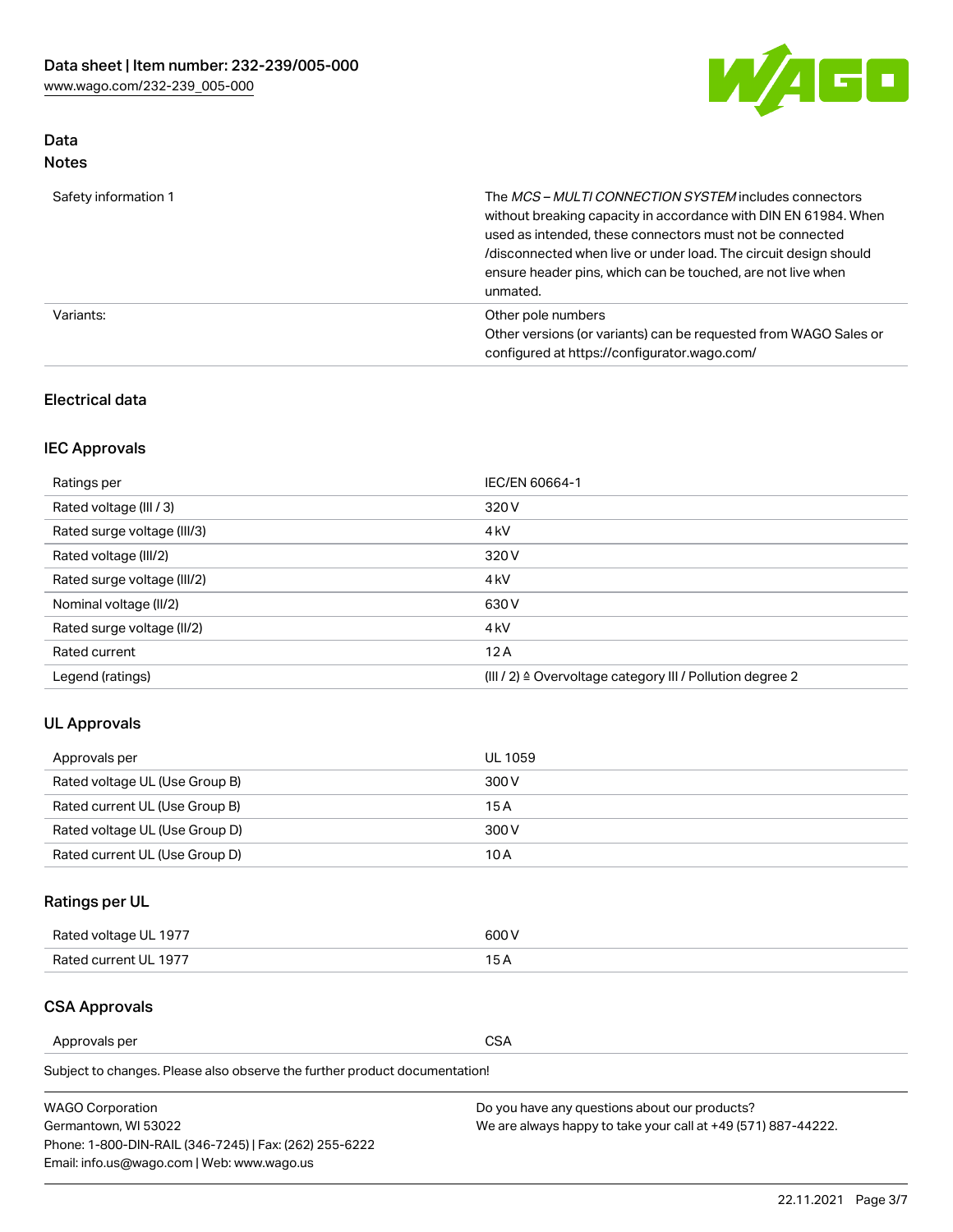[www.wago.com/232-239\\_005-000](http://www.wago.com/232-239_005-000)



| Rated voltage CSA (Use Group B) | 300 V |
|---------------------------------|-------|
| Rated current CSA (Use Group B) | 15 A  |
| Rated voltage CSA (Use Group D) | 300 V |
| Rated current CSA (Use Group D) | 10 A  |

### Connection data

| Total number of potentials |  |
|----------------------------|--|
| Number of connection types |  |
| Number of levels           |  |

### Connection 1

| Number of poles |  |  |
|-----------------|--|--|
|-----------------|--|--|

# Physical data

| Pin spacing             | 5 mm / 0.197 inch     |
|-------------------------|-----------------------|
| Width                   | 46.5 mm / 1.831 inch  |
| Height                  | 26.1 mm / 1.028 inch  |
| Height from the surface | 11.6 mm / 0.457 inch  |
| Depth                   | 18.25 mm / 0.719 inch |

# Plug-in connection

| Contact type (pluggable connector)                | Female connector/socket                   |
|---------------------------------------------------|-------------------------------------------|
| Connector (connection type)                       | for front-entry rail-mount terminal block |
| Mismating protection                              | No                                        |
| Locking of plug-in connection                     | Without                                   |
| Mating direction to the rail-mount terminal block |                                           |

### Material data

| Color                       | gray             |
|-----------------------------|------------------|
| Material group              |                  |
| Insulation material         | Polyamide (PA66) |
| Flammability class per UL94 | V <sub>0</sub>   |
| Contact material            | Copper alloy     |
| Contact plating             | tin-plated       |
| Fire load                   | $0.168$ MJ       |
| Weight                      | 9.1 <sub>g</sub> |

| <b>WAGO Corporation</b>                                | Do you have any questions about our products?                 |
|--------------------------------------------------------|---------------------------------------------------------------|
| Germantown, WI 53022                                   | We are always happy to take your call at +49 (571) 887-44222. |
| Phone: 1-800-DIN-RAIL (346-7245)   Fax: (262) 255-6222 |                                                               |
| Email: info.us@wago.com   Web: www.wago.us             |                                                               |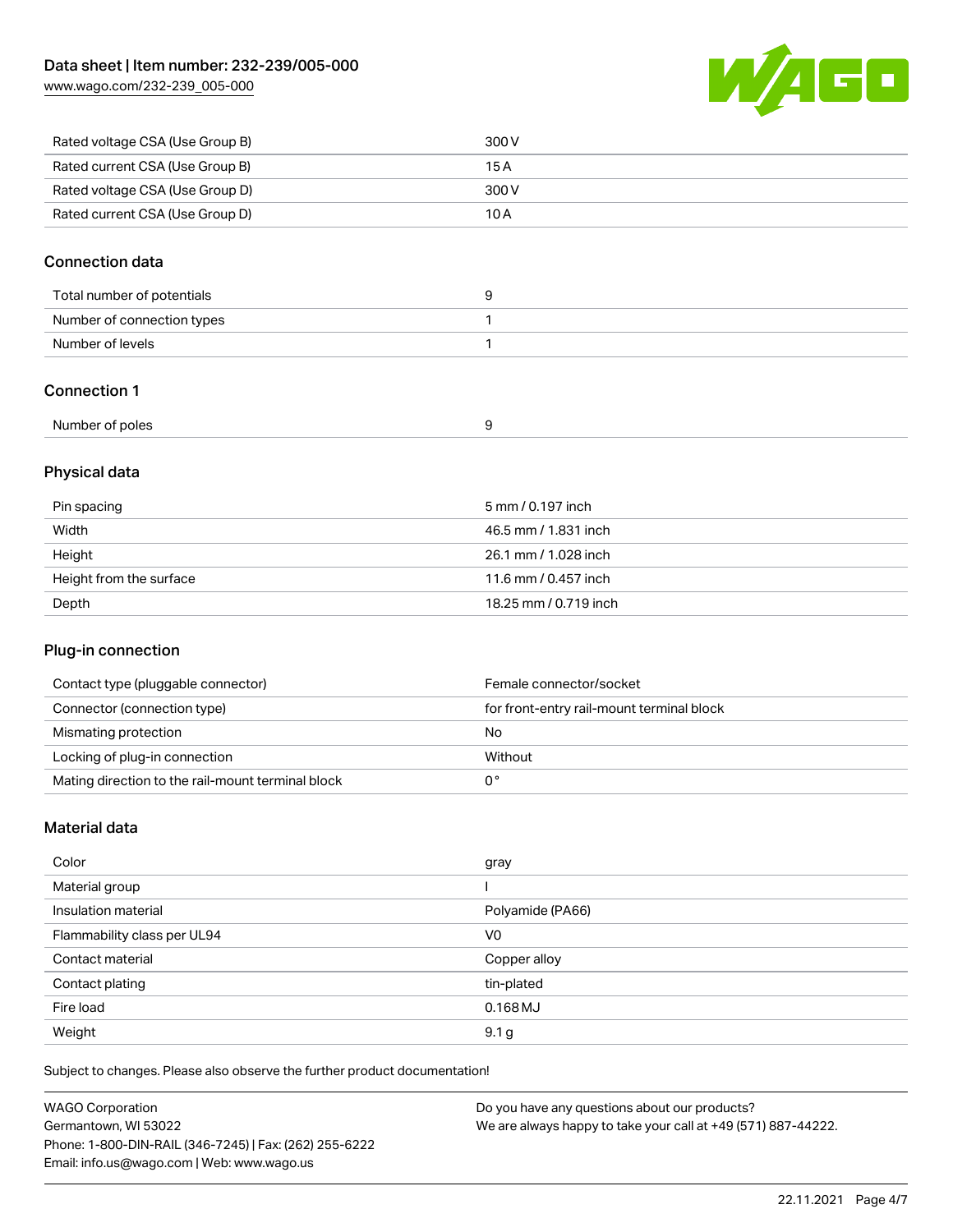

### Environmental requirements

| Limit temperature range | -60  +85 °Ր |  |
|-------------------------|-------------|--|
|-------------------------|-------------|--|

#### Commercial data

| Product Group         | 3 (Multi Conn. System) |
|-----------------------|------------------------|
| PU (SPU)              | 50 Stück               |
| Packaging type        | box                    |
| Country of origin     | DE                     |
| <b>GTIN</b>           | 4044918570015          |
| Customs tariff number | 8536694040             |

### Approvals / Certificates

#### Country specific Approvals

| Logo | Approval                                            | <b>Additional Approval Text</b> | Certificate<br>name |
|------|-----------------------------------------------------|---------------------------------|---------------------|
|      | <b>CB</b><br><b>DEKRA Certification B.V.</b>        | IEC 61984                       | NL-39756            |
|      | <b>CSA</b><br>DEKRA Certification B.V.              | C <sub>22.2</sub>               | 1466354             |
| EMA  | <b>KEMA/KEUR</b><br><b>DEKRA Certification B.V.</b> | EN 61984                        | 2190761.01          |

#### Ship Approvals

| Logo          | Approval            | <b>Additional Approval Text</b> | Certificate<br>name |
|---------------|---------------------|---------------------------------|---------------------|
| $\bigcirc$    | BV                  | IEC 60998                       | 11915/D0            |
| <b>BUREAU</b> | Bureau Veritas S.A. |                                 | BV                  |

#### UL-Approvals

|      |                                |                                 | Certificate |
|------|--------------------------------|---------------------------------|-------------|
| Logo | Approval                       | <b>Additional Approval Text</b> | name        |
|      | UL                             | <b>UL 1059</b>                  | E45172      |
| J    | Underwriters Laboratories Inc. |                                 |             |

| <b>WAGO Corporation</b>                                | Do you have any questions about our products?                 |
|--------------------------------------------------------|---------------------------------------------------------------|
| Germantown, WI 53022                                   | We are always happy to take your call at +49 (571) 887-44222. |
| Phone: 1-800-DIN-RAIL (346-7245)   Fax: (262) 255-6222 |                                                               |
| Email: info.us@wago.com   Web: www.wago.us             |                                                               |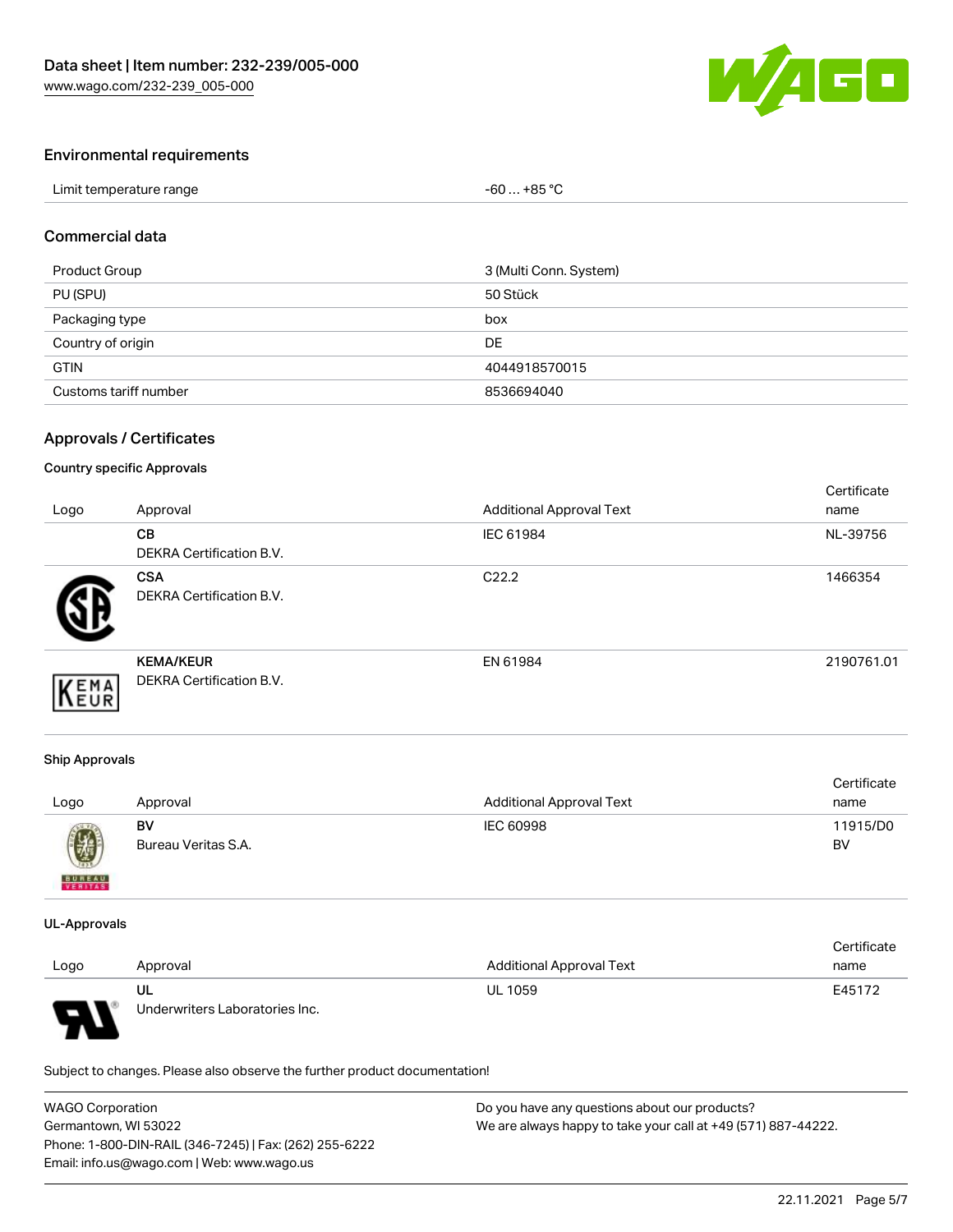

# Counterpart

|                               | Item no.231-609<br>Male connector; 9-pole; Pin spacing 5 mm; gray                                                          |            | www.wago.com/231-609 |                      |
|-------------------------------|----------------------------------------------------------------------------------------------------------------------------|------------|----------------------|----------------------|
|                               |                                                                                                                            |            |                      |                      |
| <b>Optional accessories</b>   |                                                                                                                            |            |                      |                      |
| <b>Testing accessories</b>    |                                                                                                                            |            |                      |                      |
| Testing accessories           |                                                                                                                            |            |                      |                      |
|                               | Item no.: 231-661<br>Test plugs for female connectors; for 5 mm and 5.08 mm pin spacing; 2,50 mm <sup>2</sup> ; light gray |            |                      | www.wago.com/231-661 |
| <b>Downloads</b>              |                                                                                                                            |            |                      |                      |
| Documentation                 |                                                                                                                            |            |                      |                      |
| <b>Additional Information</b> |                                                                                                                            |            |                      |                      |
| Technical explanations        |                                                                                                                            | 2019 Apr 3 | pdf<br>2.0 MB        | Download             |
|                               |                                                                                                                            |            |                      |                      |
| <b>CAD</b> files              |                                                                                                                            |            |                      |                      |
| <b>CAE</b> data               |                                                                                                                            |            |                      |                      |
|                               | EPLAN Data Portal 232-239/005-000                                                                                          |            | <b>URL</b>           | Download             |
|                               | EPLAN Data Portal 232-239/005-000                                                                                          |            | URL                  | Download             |
|                               | <b>Environmental Product Compliance</b>                                                                                    |            |                      |                      |
|                               |                                                                                                                            |            |                      |                      |
| Compliance Search             |                                                                                                                            |            |                      |                      |
|                               | Environmental Product Compliance 232-239/005-000                                                                           |            | <b>URL</b>           | Download             |
| 5 mm; 9-pole; gray            | Female connector for rail-mount terminal blocks; 0.6 x 1 mm pins; angled; Pin spacing                                      |            |                      |                      |
|                               |                                                                                                                            |            |                      |                      |

### Installation Notes

| <b>WAGO Corporation</b>                                | Do you have any questions about our products?                 |
|--------------------------------------------------------|---------------------------------------------------------------|
| Germantown, WI 53022                                   | We are always happy to take your call at +49 (571) 887-44222. |
| Phone: 1-800-DIN-RAIL (346-7245)   Fax: (262) 255-6222 |                                                               |
| Email: info.us@wago.com   Web: www.wago.us             |                                                               |